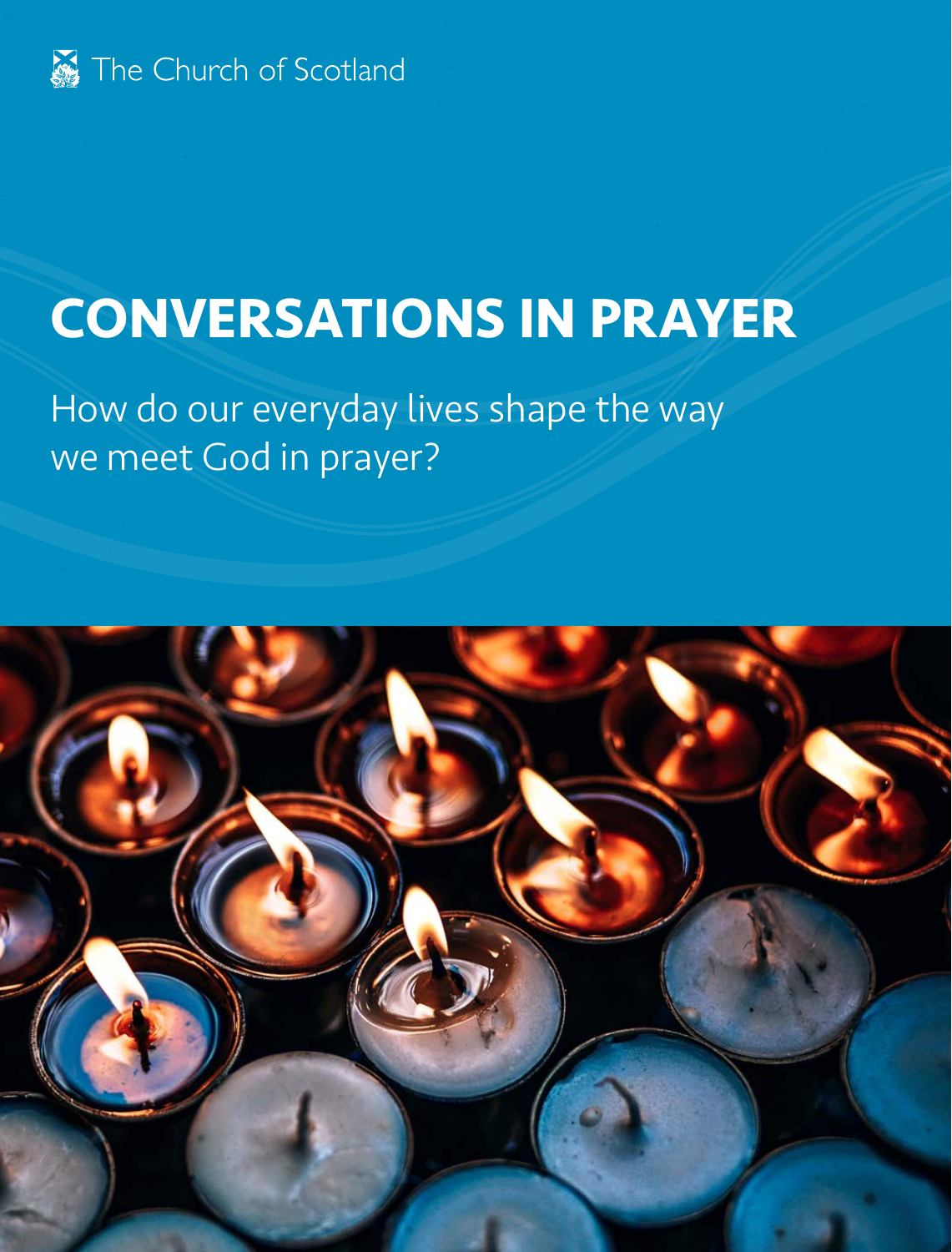

"Like *Conversations in Worship*, this is a lovely opportunity for people to respond to easily accessible questions and have an open and honest discussion.

There is something very nonjudgemental, gentle and helpful in the way the conversations and questions are offered."

Conversations in Prayer leader





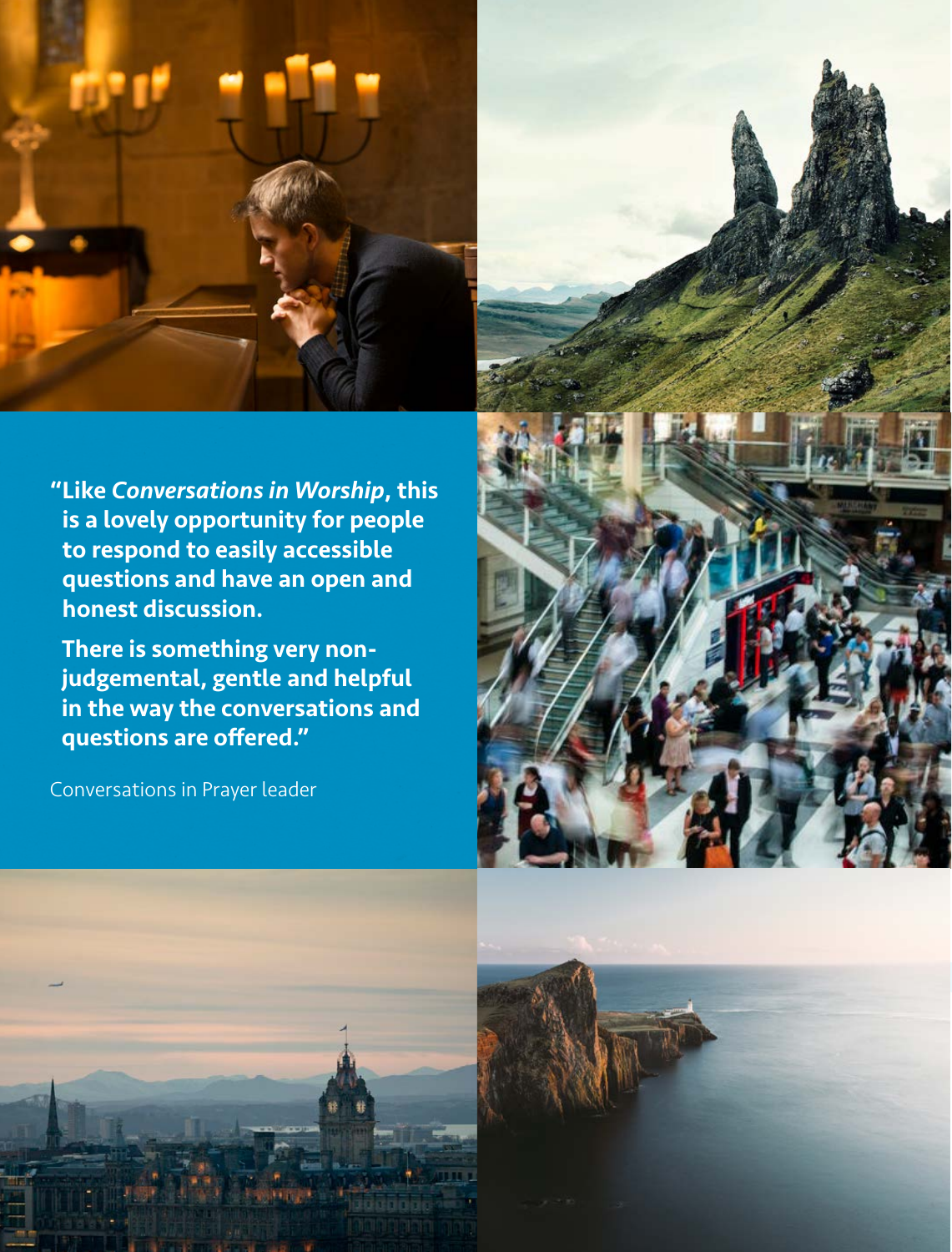## Planning and preparing:

The session should last around 90 minutes. There are six conversations with a question to begin each one and the leader(s) should invite people to share their stories in response.

Read the questions clearly, more than once, so people can fully consider what is being asked of them. Don't be overly concerned if there are periods of silence as people may want time to reflect before speaking. Everyone should have a copy of the opening and closing prayers, but it is best not to give people the questions in advance or to have them while they converse as they could become a distraction. Depending on the number of participants, smaller groups of about 3 - 5 people work well, allowing enough time for everyone to share their stories. Choose how you will close each conversation. Some groups have found the following methods helpful:

- lighting a candle (ensure there are enough candles and matches to light after each conversation)
- saying the Lord's Prayer (ensure people have a copy of the agreed version that you will use)
- singing a short song, chorus or Taizé-style chant (there are a number of short songs in  $CH4)$

#### Welcome and instructions

Once everyone has arrived give them a short time to get some refreshments, settle and say hello to one another. Welcome people and invite them to reflect in silence for a couple of minutes on this question, which is simply a chance for them to reflect on the many different ways of praying before beginning the conversations:

#### Thinking about your own experiences of praying, what words or phrases would you use to describe them?

The following paragraph may be a helpful way to explain the process to the participants:

"These conversations invite us to tell stories from our own life experience, and reflect on them together, so there are no right or wrong answers. We will allow 10 - 15 minutes for each conversation. Share as openly as you choose, and listen to what others choose to share. After each time of sharing, we will close each conversation by [describe chosen method]."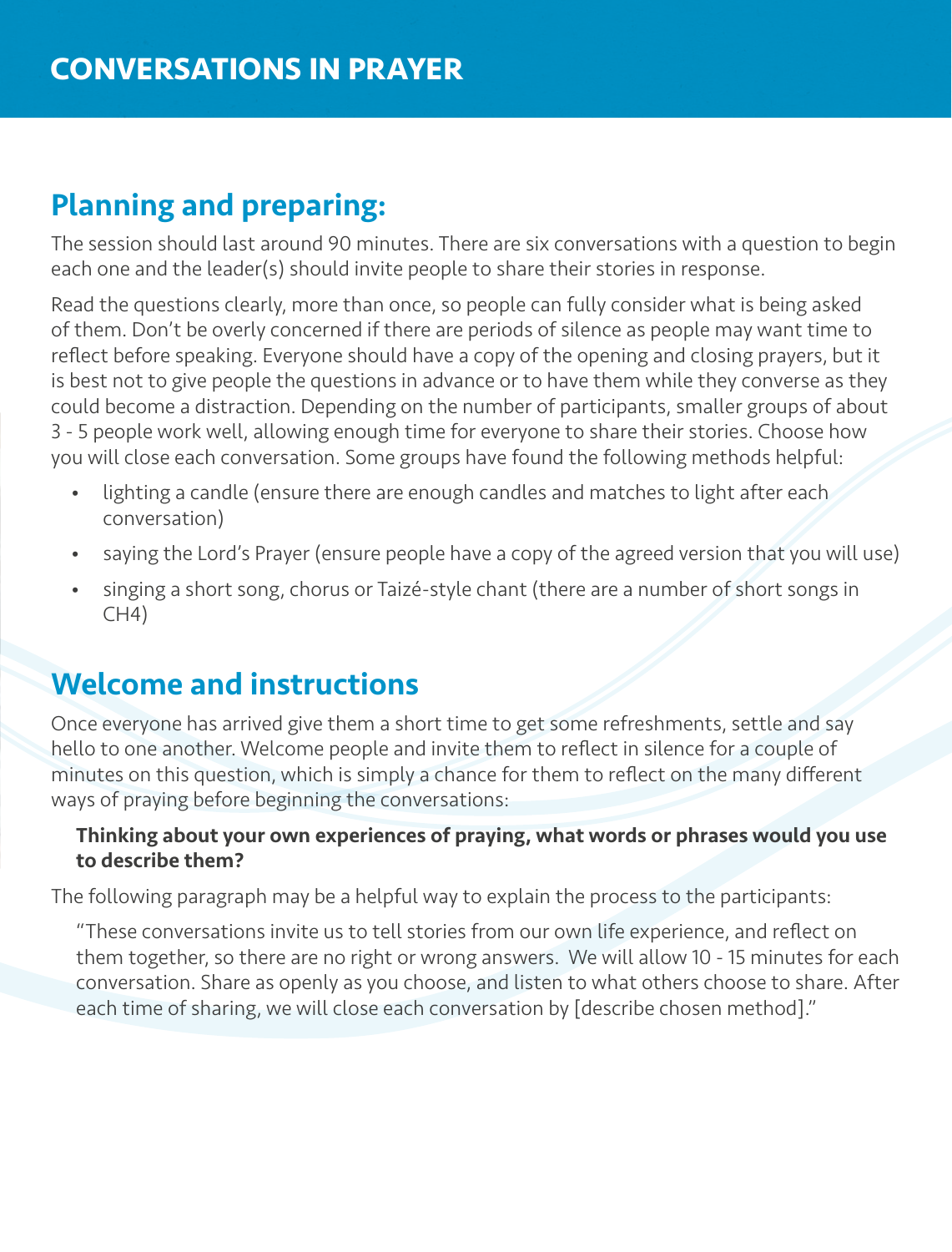Invite everyone to join in an opening prayer.

A printable copy of this prayer can be found in the Conversations in Prayer section of the website:

www.churchofscotland.org.uk/worship

We recommend that you print a copy for each participant.

#### Open with prayer

Leader: You are here with us now, God, listening, waiting, hoping – help us to do the same.

> In our thoughts, may we hear Your voice. In our silence, may we know Your peace. In our words, may we speak Your love.

ALL: Sharpen our minds, open our hearts, soften our will and tune our ears as we gather in this place of prayer.

**AMEN**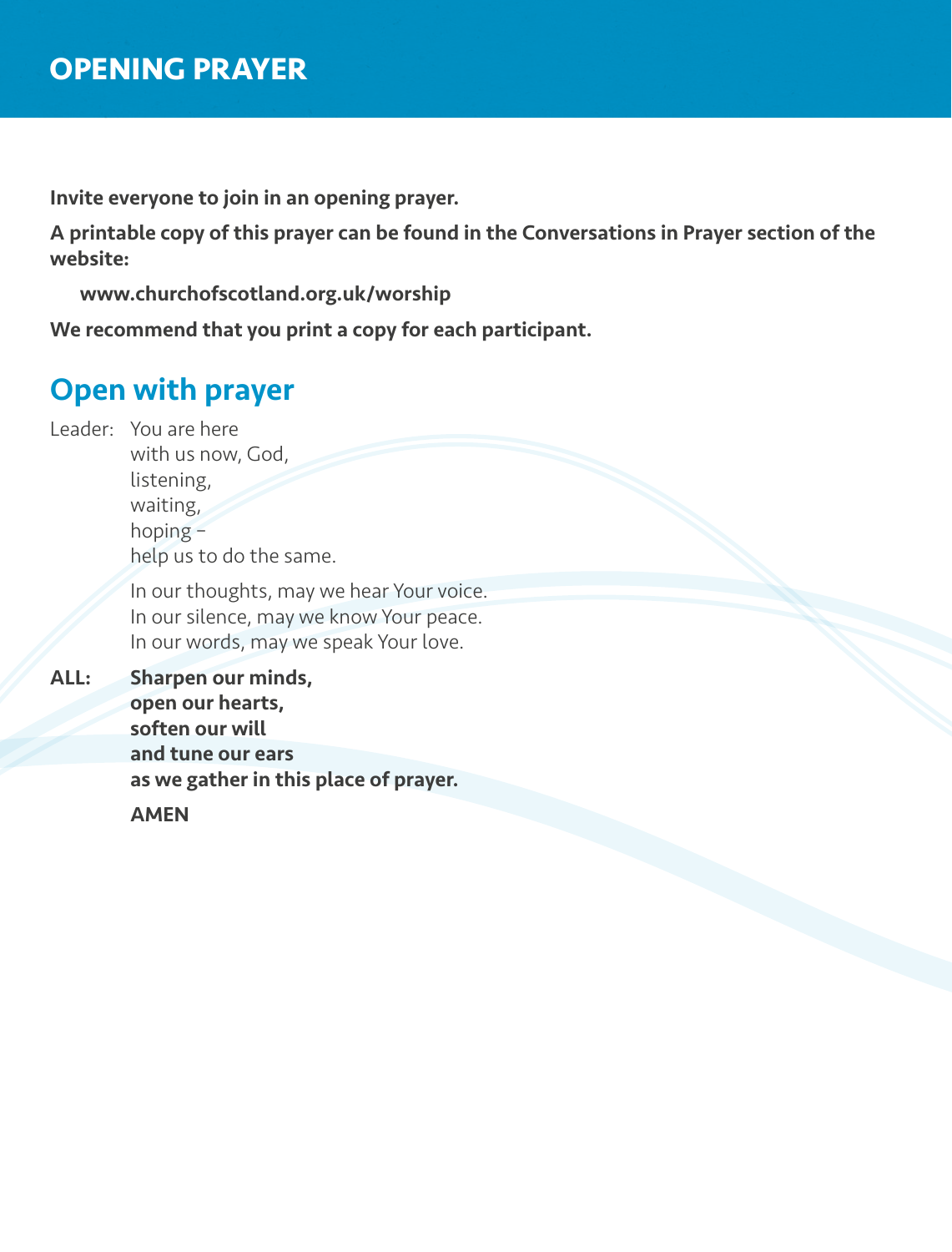### **CONVERSATIONS**

1. Share one or two stories from your experiences of praying. Give people an agreed length of time to share in their groups. When it feels appropriate, use the chosen method to close the conversation.

Allow a brief silence before moving on to each question.

2. Share a story about a time when you were taught, or discovered, something about prayer, that you found meaningful.

As above, give time to talk and begin to close the conversation when appropriate.

- 3. When has praying felt like a struggle or a disappointment? As above, give time to talk and begin to close the conversation when appropriate.
- 4. How have the ways that you pray changed?

As above, give time to talk and begin to close the conversation when appropriate.

#### 5. What helps you to pray in the ordinary times of life?

As above, give time to talk and begin to close the conversation when appropriate.

6. What have you found important or what have you valued, from this time together?

If you are in small groups, you may wish to bring everyone together for this final conversation.

 You may want to use the same method to close your conversation or move straight on to the closing blessing found on the next page.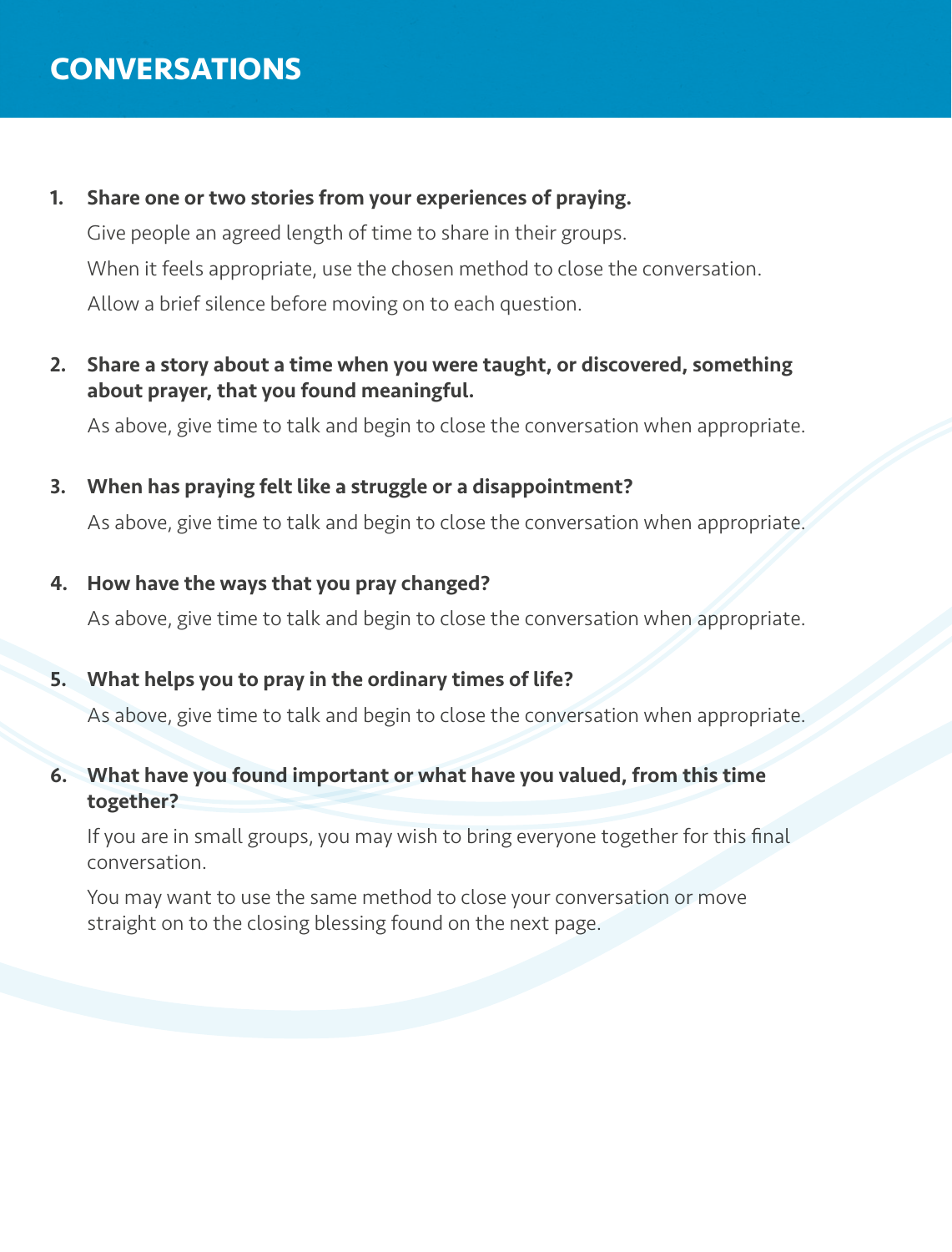Invite everyone to join in a closing blessing.

A printable copy of this blessing can be found in the Conversations in Prayer section of the website:

www.churchofscotland.org.uk/worship

We recommend that you print a copy for each participant.

## Close with a blessing

Leader: God of our living

All: Help us to know that You hear us even when we can't find the words. Help us to recognise Your voice in our stillness and in our busyness. May we know Your presence, now as we leave this place and in each and every step of the journey. AMEN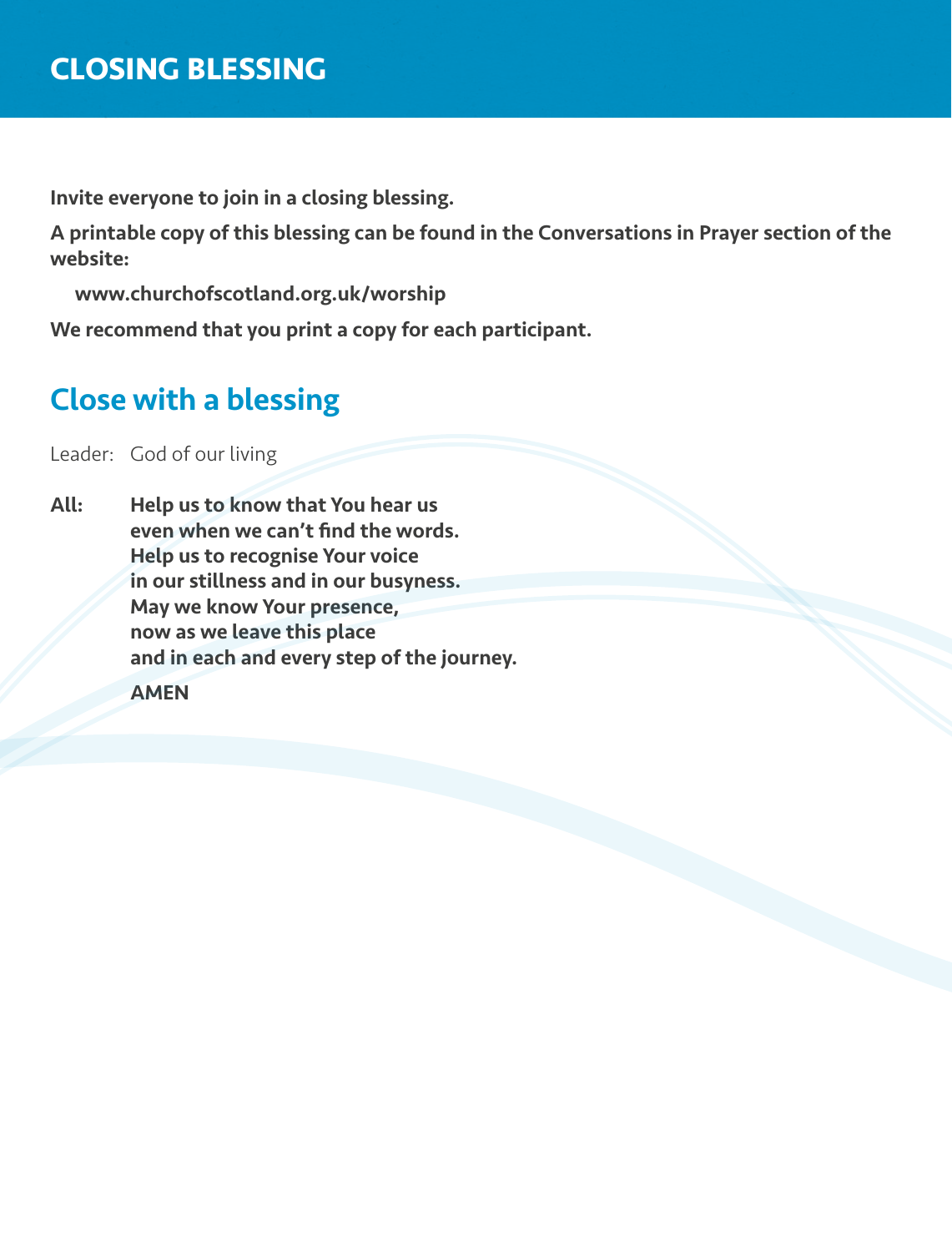What happens next will largely be guided by who took part and how the conversation unfolded, but there are a number of possibilities that may feel like the natural next steps.

It may be worth noting anything that has emerged from your conversations that could be followed up. For example, some people may reflect on what they are thankful for, what they find difficult to pray about or prayers that seem to go unanswered.

## Are there other conversations that could help us explore prayer together?

You may find it helpful to host 'Conversations in Prayer' more than once. Perhaps one or two people from this conversation might like to lead, or co-lead. You could invite specific groups to take part – are there groups that already meet that would find this conversation helpful? Would this process allow them to get to know one another in a different way?

Consider running the conversations at different times – evening, lunch groups and prayer breakfasts – or as part of a training day or retreat.

Think creatively too – the conversations have had a profound effect on Kirk Sessions and Committee meetings, but they could also be used in more social gatherings such as house groups or prayer meetings.

## This resource is for you to use in any way that you find helpful.

We would be delighted to hear about your 'Conversations in Prayer', what has been valuable, how we can support you in your 'what next' and what other conversations you would find valuable.

Email: mandd@churchofscotland.org.uk